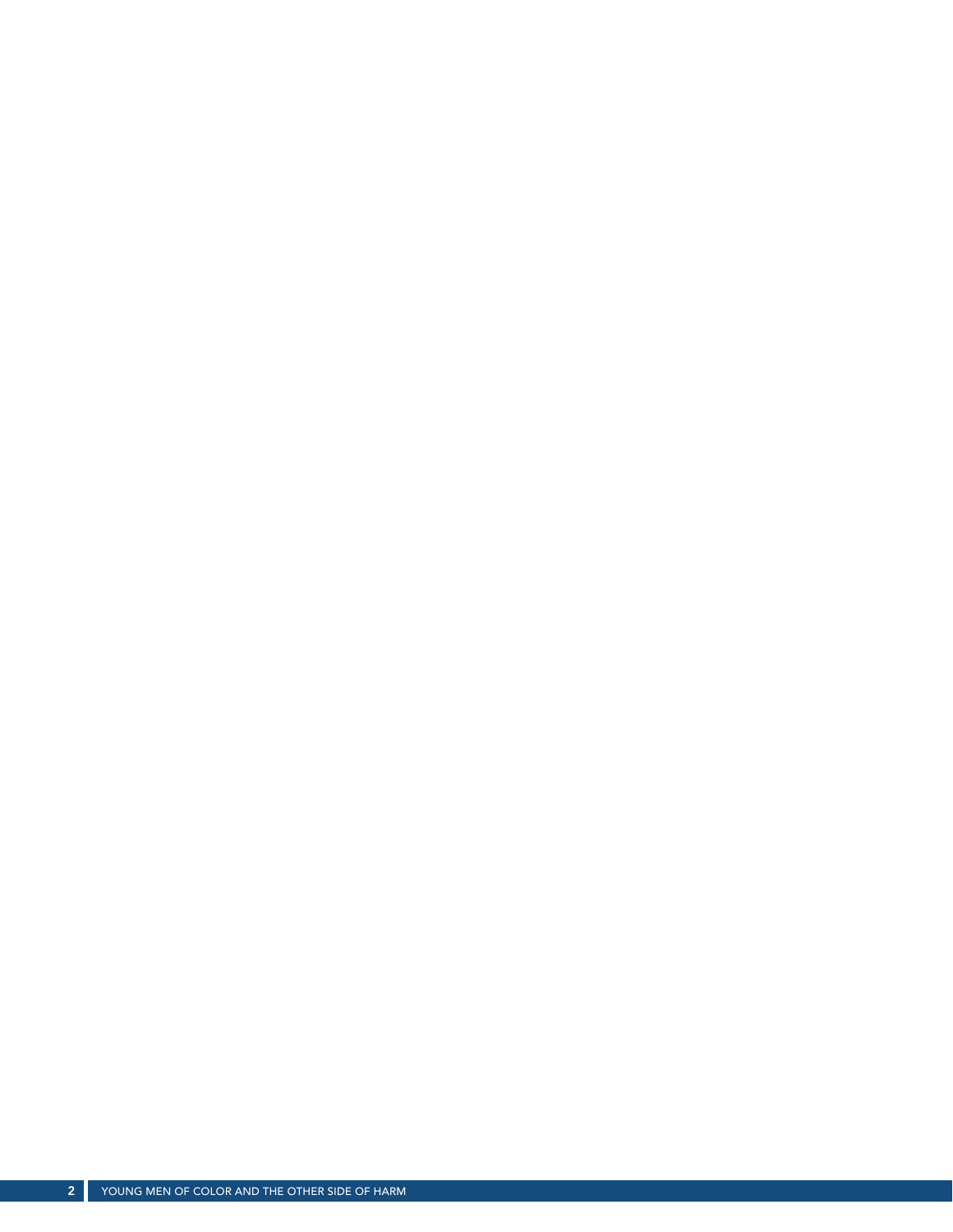### FROM THE PRESIDENT

To be truly fair and effective, the criminal justice system must take into account the experiences of victims. From our work decades ago that led to the creation of Safe Horizon—New York City's premier victim services organization to our Center on Victimization and Safety and Common Justice demonstration project today, Vera is committed to a justice system that meets the needs of people who have been harmed.

Of equal long standing is our commitment to eliminating the racially disparate impacts of the criminal justice system. This brief brings together these commitments by drawing attention to a large but often overlooked group of victims: young men of color who survive violent crime. I hope it will help foster efforts—both local and nationwide—to provide them with the compassionate support and services they need and deserve.

Nicholas Turner President and Director Vera Institute of Justice

### Contents

- 4 Introduction
- 5 Background
- 6 A national challenge
- 7 Why it matters
- 8 Barriers to support
- 10 What can be done?
- 12 Endnotes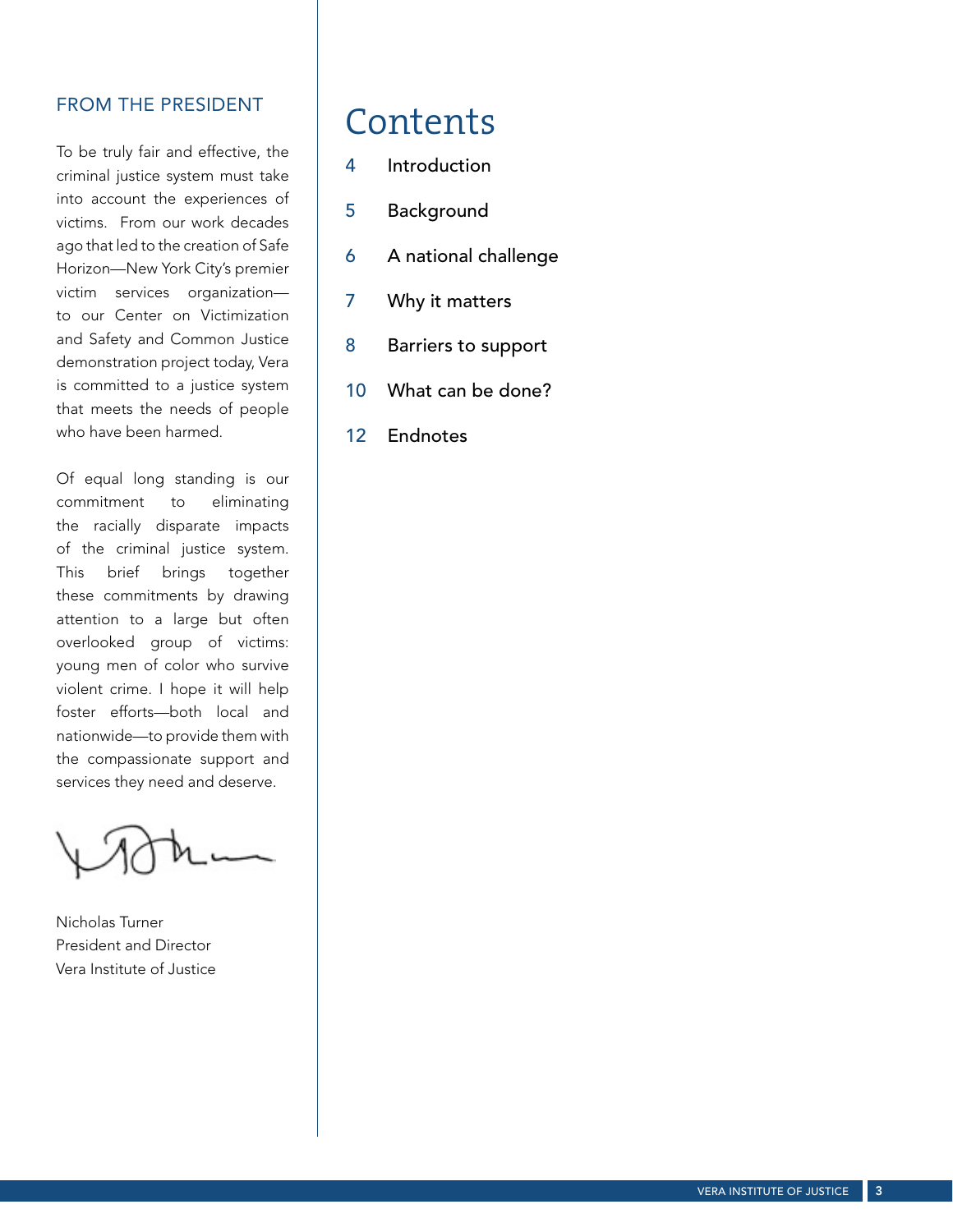## Introduction

*The challenges facing young men of color have moved to the forefront of public discourse on equity and opportunity.*

The challenges facing young men of color have moved to the forefront of public discourse on equity and opportunity. Attention is increasingly being paid to the disparities they experience, as well as to a variety of barriers to economic advancement, educational attainment, and positive health outcomes. Woven throughout this attention is a concern about the disproportionate involvement of young men of color in the criminal justice system as those responsible for crime.<sup>1</sup>

Still missing, however, is recognition that these young men are also disproportionately victims of crime and violence. There is no evidence suggesting that the same disparities that exist when young men of color are defendants disappear when they are victims. Addressing the structural biases that contribute to racial disparities in the criminal justice system, therefore, must include comparable consideration of their experience as victims.

Addressing these disparities also requires recasting a persistent and pervasive narrative that over-represents young men of color as aggressors or criminals.2 This narrative, which is often amplified by the media, includes the misperception that violence and pain somehow impact young men of color less profoundly than other victims, a distortion that may limit our ability to accurately recognize symptoms of trauma (such as being overly reactive to perceived threats) as natural human responses to pain and fear rather than signs of character flaws or moral failure.3 Transforming this narrative matters, not only because young men of color internalize its negative messages, but because it can also powerfully shape how others see and treat them—with serious implications for social services, the criminal justice system, and the development of an equitable society more broadly.4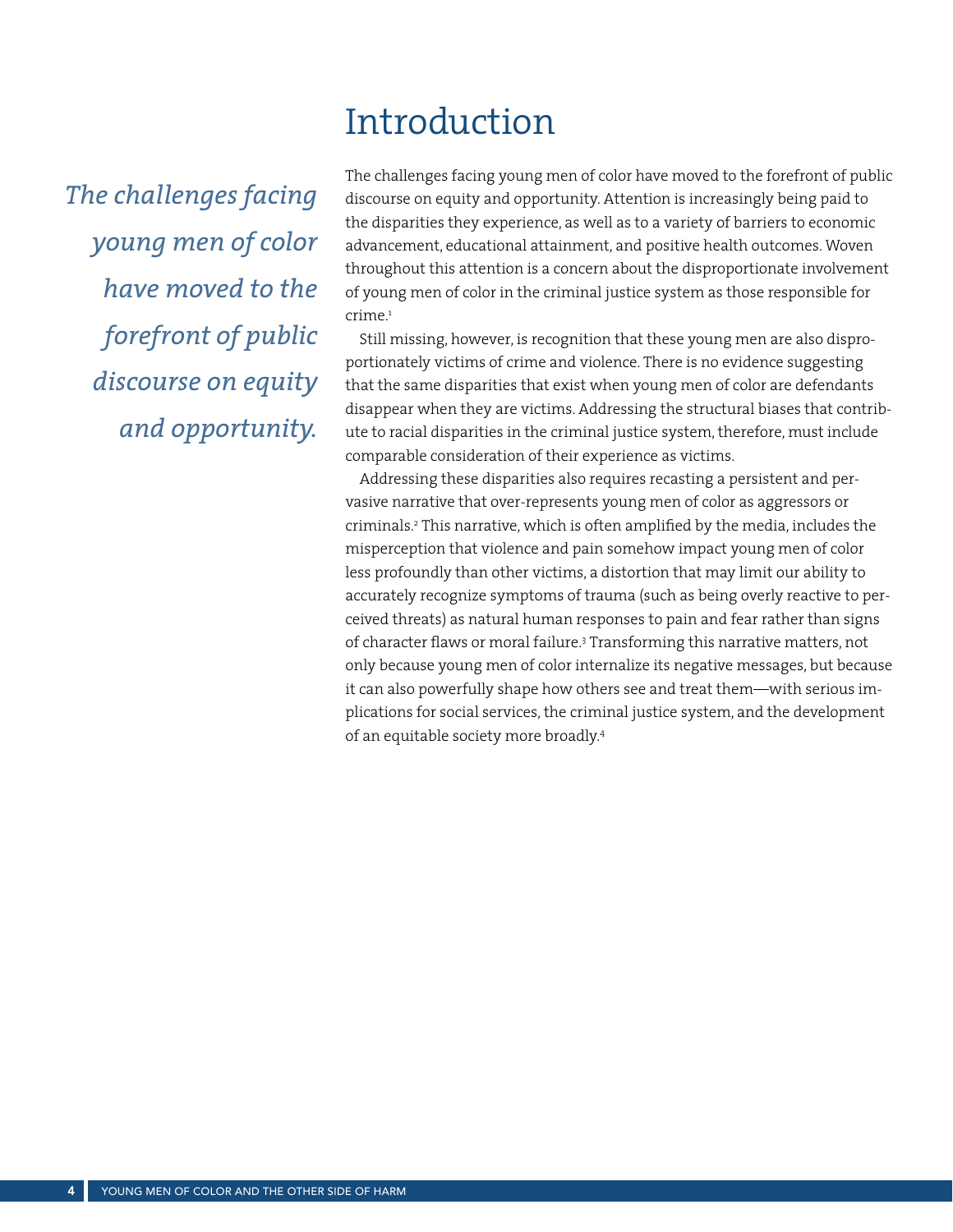# Background

Despite the overall decline in the rate of violent crime nationwide since the early 1990s, violence remains an urgent concern for many communities.<sup>5</sup> In addition to physical pain and injury, violent crime has emotional consequences for those harmed, including post-traumatic stress and other impacts that can last a lifetime.<sup>6</sup> The impact of violent crime extends beyond the victim to include emotional damage, such as loss and fear, to the loved ones of those harmed and to those who witness the violence; corrosion of overall community well being; and significant financial costs to government.7

Although young men of all races between the ages of 16 and 24 experience higher rates of violence than any other age group, including assault and robbery, data collected by the Bureau of Justice Statistics at the U.S. Department of Justice from 1996 through 2007 show that young black men were the most likely to be robbed every year, most likely to be victimized by violence overall in six of the 11 years, and second most likely to be victimized in four of the 11 years.8 For young men of color, this violence is also more likely to include homicide.9 According to the Centers for Disease Control and Prevention, homicide is the leading cause of death for young black males ages 10 to 24.<sup>10</sup> The impact of this disparity can be especially acute in urban settings, where homicide is more common.11 In New York City, for instance, in the first half of 2012, 96 percent of shooting victims (fatal and nonfatal) were black or Latino.<sup>12</sup> Added to the challenge is the fact that the victimization young men of color experience is likely to happen in a larger context of structural inequity, poverty, and disenfranchisement that diminishes their access to necessary supports: roughly three times as many black children, for instance, live in poverty as compared to white children.13 In part because of that same context, young men of color are among the many groups of victims who for a range of reasons are unlikely to report the violence they experience—groups that include people with disabilities, undocumented immigrants, and others.14

Furthermore, young men's victimization in adolescence is often not their first experience being harmed. The U.S. Department of Justice and Centers for Disease Control and Prevention's National Survey of Children's Exposure to Violence reveals that as many as one in 10 children in the United States are "polyvictims"—people who have survived multiple kinds of victimization.15 Such exposure can have a cumulative effect. According to the final report of the United States Attorney General's Task Force on Children Exposed to Violence, "the toxic combination of exposure to family violence, child physical and sexual abuse, and exposure to community violence increases the risk and severity of posttraumatic injuries and health and mental health disorders for exposed children by at least twofold and up to tenfold."16 Understanding the cumulative impact of repeated exposure to violence must therefore inform the creation of effective, developmentally-targeted interventions for children who are victim-

*Added to the challenge is the fact that the victimization young men of color experience is likely to happen in a larger context of structural inequity, poverty, and disenfranchisement...*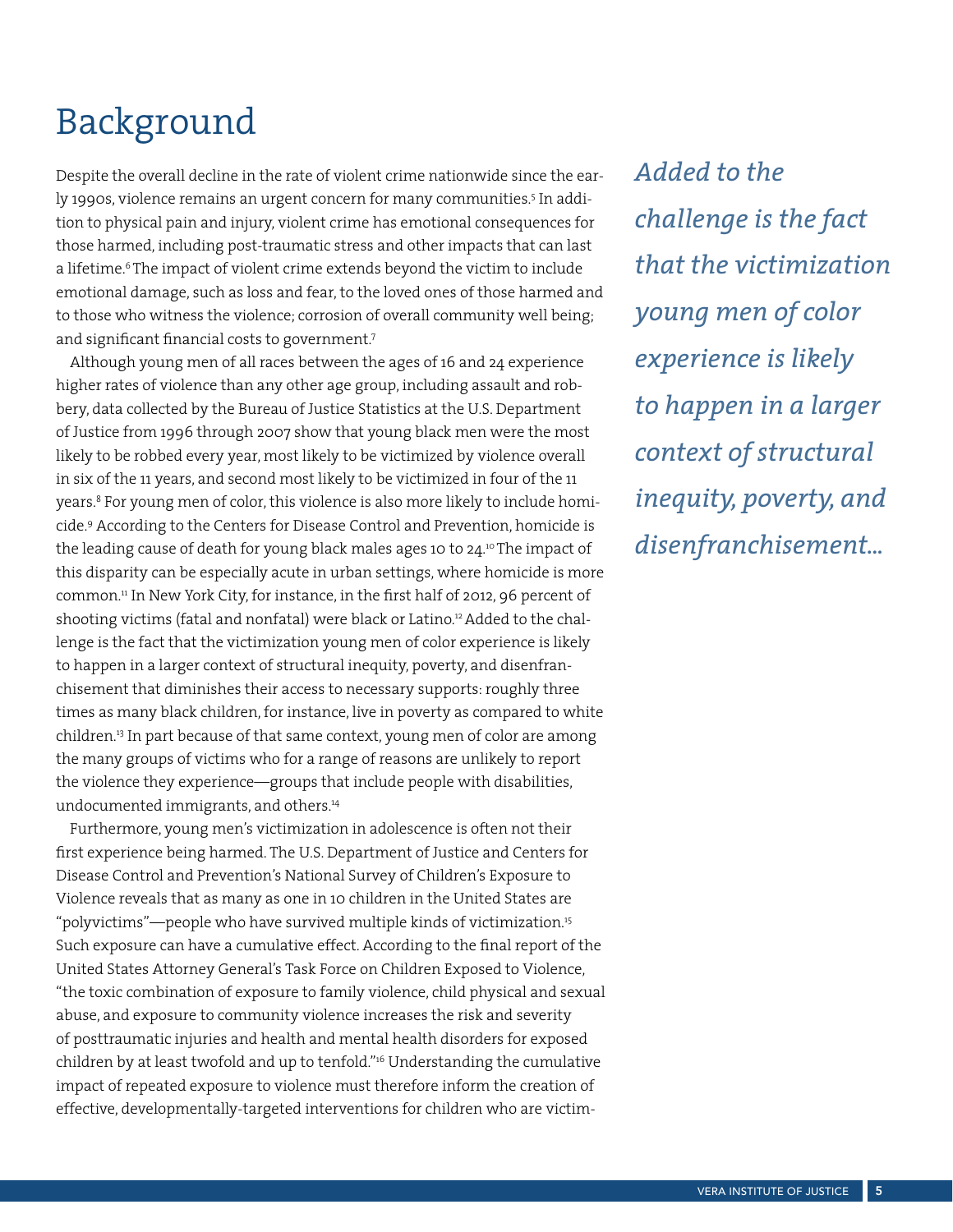ized, as well as parallel interventions for adolescents whose earlier trauma may have gone unaddressed and whose current trauma may be exacerbated by that history.

# A national challenge

*"[Being hurt] made me vengeful, made me shaky at work and school, and [made me think] that I couldn't trust nobody." —Common Justice participant* Research indicates that young men of color who have been victims of crime and violence often do not get the help they need.<sup>17</sup> For more than 30 years, the victim services field has worked to develop a system of support for victims of crime, including financial assistance, legal services, advocacy for victims' rights, and more. Alongside those broader efforts, specialized services have been developed for survivors of domestic violence and sexual assault—ranging from shelters to therapeutic interventions to targeted, culturally responsive programs that take into account the particular needs and experiences of these victims. However, there has not been a parallel effort to meet the needs of young men of color when they are victims of crime and violence. This includes few services for victims of the crimes young men of color are most likely to experience (i.e. robbery and stranger assault), as well as few services that account for the specific culture, experiences, and needs of this group.

This national challenge has both safety and ethical dimensions. The recently released *Vision 21: Transforming Victim Services* report from the federal Office of Victims of Crime (OVC) charts a course for victim services in the coming decade and identifies young men of color among the populations the field has struggled—and must now work—to serve.18 Indeed, OVC explicitly acknowledges elsewhere: "The data on victimization of young male victims of color, including African Americans and Latinos, is especially troubling and is rarely an area of focus of many traditional victim service providers. There are few nonprofit victim-serving organizations that have the resources and expertise to provide comprehensive, accessible services to male victims of any race or ethnicity who are physically or sexually assaulted or otherwise victimized, nor are many of these victims likely to access victim services available through law enforcement or prosecutorial agencies."19

Nevertheless, those trying to expand victim services to young men of color can look to the experience of existing victim service providers for valuable guidance and shared leadership. While the need for services to victims of sexual assault and domestic violence continues to exceed the resources available, the achievements of the field are formidable, and much can be learned from those efforts about how to build and sustain a widely available, effective, and institutionalized network of support for victims when we attend to their particular experiences and needs.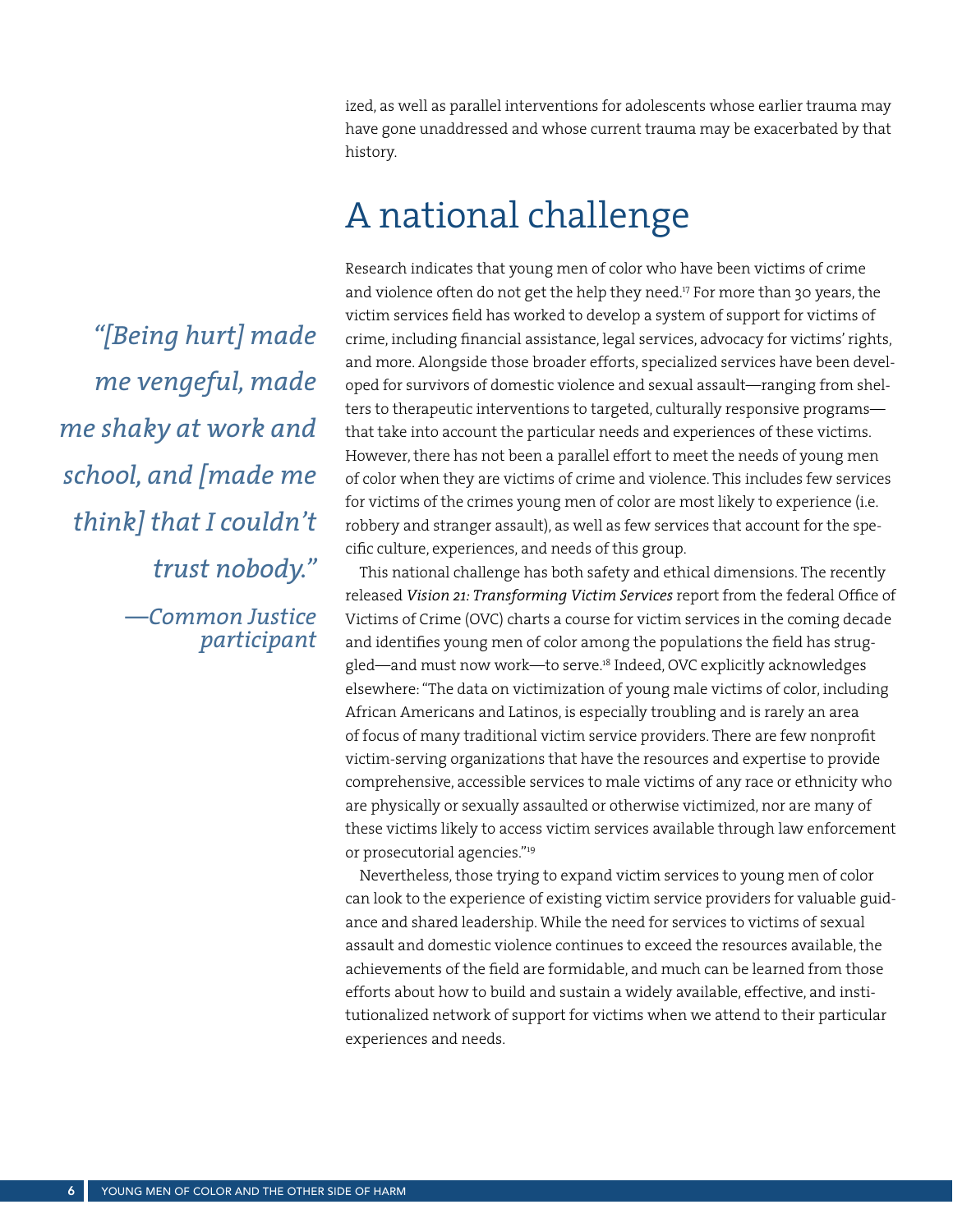# Why it matters

As described below, the limitations of existing systems' capacity to adequately engage young men of color when they are harmed means they are less likely to seek and receive support, more likely to live with unaddressed symptoms of trauma, and less likely to recover. Experience with victims suggests the trauma of surviving an act of violence often carries lasting impacts for those harmed and can have significant implications for a wide array of domains, including health, employment, education, safety, and local and national budgets.

**Health.** Many violent crimes cause lasting injuries with significant physical and mental health implications. In addition, exposure to trauma can significantly increase an individual's chances of developing a variety of diseases, including cardiovascular, musculoskeletal, digestive, endocrine, and circulatory disorders.20 In one study, post-traumatic stress disorder (PTSD) was found to have a more significant impact on health status than smoking or alcohol use.<sup>21</sup> Many victims of violent crime suffer from symptoms of post-traumatic stress, which includes significant mental and physical health consequences, and 28 to 45 percent of victims of violent crime manifest those symptoms to a degree that constitutes PTSD.<sup>22</sup> Yet these estimates reflect only a fraction of crime victims, as 92 percent of all victims of robbery and 91 percent of victims of assault received no known assistance after being the victim of crime.<sup>23</sup>

**Education.** Responses to traumatic experiences like surviving a violent crime—flashbacks triggered by everyday events like sounds or smells, trouble sleeping and nightmares, a sense of danger even in safe spaces, and panic attacks—can interrupt a student's education and diminish his or her chances of achieving, while also contributing to disciplinary concerns.<sup>24</sup> PTSD in particular can inhibit a person's ability to focus, maintain regular schedules, and respond to people with power over them in a socially acceptable way.<sup>25</sup>

New York City, through a range of efforts including Young Men's Initiative, is working to reduce inequities in part by investing in programs that support young men of color's access to education and employment.<sup>26</sup> Investing in those efforts while also addressing the trauma and violence young men experience presents an opportunity to more fully realize the benefits and impacts of this work.27

**Employment.** Even for people who have held jobs for decades, traumatic experiences can affect their ability to function effectively or do their best at work.28 For people who are newer to paid employment and still developing the skills necessary to obtain and retain a job, these symptoms may pose additional challenges. Given that most workplaces and employment programs are ill equipped to address trauma directly and may not be appropriate venues for doing so, dedicated services and supports need to be available outside of these settings to help trauma survivors obtain or maintain employment and fully benefit from employment-related programs.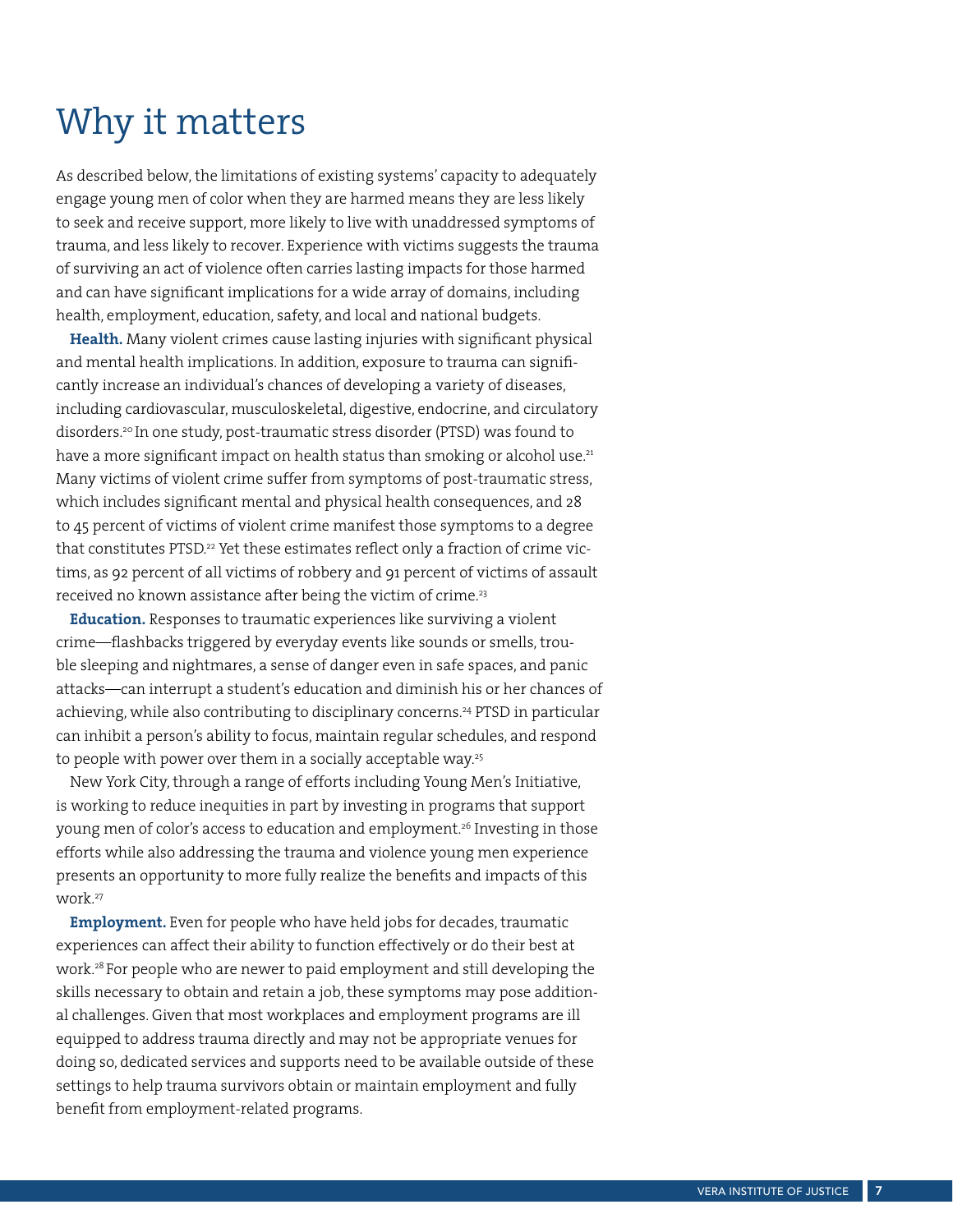**Safety.** Research shows that some people who are victimized and do not sufficiently recover from the experience are more likely to commit violence themselves.29 For younger people who survive violence in particular, alongside other symptoms described above, their response may also manifest as retaliatory violence; affiliating with peers they believe may be able to protect them in the future; and as hypervigilance—an exaggerated sense of perceived threats and a common symptom of trauma.<sup>30</sup> Young men generally are more likely to be socialized to respond to threats with aggression, so if trauma enhances a young man's sense of being threatened, it is likely to enhance his subsequent response—and he may perceive and act on a need to protect himself even when he is not in danger.31 Therefore, addressing the harm young men survive is not only an ethical issue or an issue that impacts their own achievement; it is a public safety one, as cycles of violence inherently put others at risk.<sup>32</sup>

**Cost.** Ongoing physical and mental health concerns, reduced or interrupted employment, and perpetration of violent crime linked to an incident of victimization carry not only a human cost, but also a financial one. Absent effective services that interrupt cycles of violence and help limit the extent and duration of survivors' trauma symptoms, these costs can be lasting on social service systems ranging from law enforcement to hospitals to public aid.<sup>33</sup> A 2001 study, for instance, estimated the cost to society of each gun-related injury to be \$1.2 million.34

### Barriers to support

*"When I was robbed and beaten, I wasn't a victim. I was almost a victim. A victim is a chalk outline on the street"*

*—Common Justice advisory group member* In several focus groups conducted by Vera in 2007 and 2008, young men of color ages 16 to 18 were asked what they might want or need if they were victims of a crime. They almost invariably identified a consistent range of services largely unavailable through existing victim services, including help securing employment, getting back to school or into GED programs, and developing tools to end the gang involvement or resolve the neighborhood-based conflicts that put them in harm's way.35 For young men of color who have been victimized, however, significant barriers to receiving such services persist.

**Limited services.** There are very few comprehensive victim service agencies that serve victims of crime like robbery, and those that do exist see very few young men of color come through their doors.<sup>36</sup> Because victim service agencies serve so few young men of color, service providers are often untrained and unprepared to address their unique needs.

The services that these organizations provide (such as developing plans for victims' safety that include engaging law enforcement as the primary and central strategy) are also often not those that young men of color seek. Furthermore, the context in which those services are provided—such as comprehensive victim services agencies that focus primarily on domestic violence or sexual assault, where few men are served as victims; groups with no other men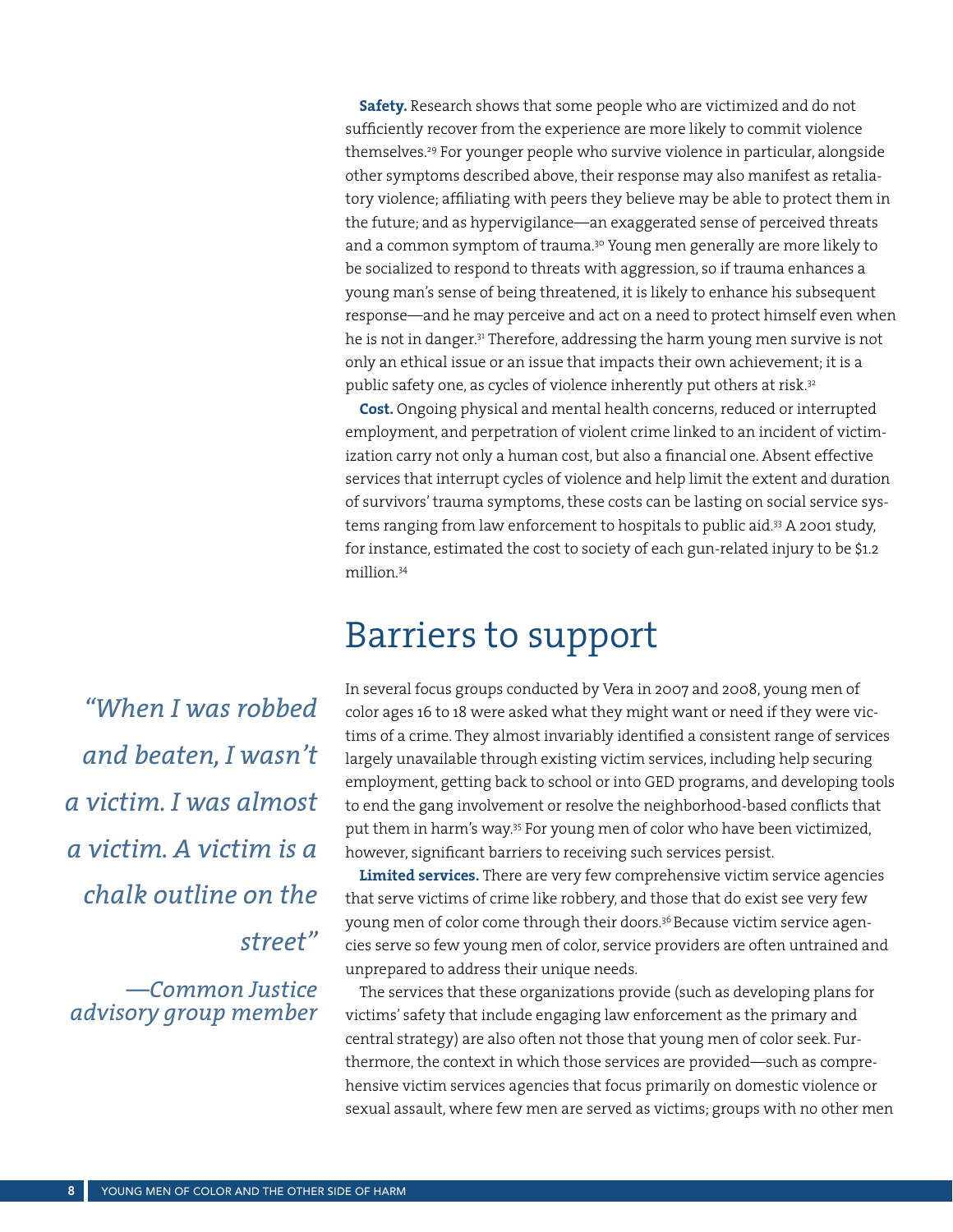of color; or offices housed by or explicitly linked to law enforcement agencies or courts—are not always settings that young men experience as inclusive of their needs and experience.

Still other programs—ranging from education and employment to reentry services—often do not incorporate an understanding of trauma into their models or are not well equipped to make appropriate referrals for participants who disclose having survived a traumatic experience.37 Because young men of color are already receiving services at many of these programs and may have trusting relationships with staff, the lack of a trauma lens in the work means programs miss the opportunity to serve as a point of access to healing and support.

**Self-perception.** The term "victim" does not resonate with many young men, especially given their age and cultural norms about what it means to be "a man." In addition, many of them share popular misconceptions about what "a victim" looks like. They receive the same messages as the rest of society, from family, friends, media, law enforcement, and community members about who victims are and whose victimization matters.38 In part as a result of this discourse, young men are often unlikely to see themselves as victims even when they are harmed.39

For instance, in 2008, Vera conducted a focus group about cycles of violence with 16- to 18-year-old men—all men of color—coming home from serving sentences at Rikers Island jail to identify their experiences with and explore their perceptions of victimization. One of the lessons that emerged was that despite their experience of having been harmed, the participants did not self-identify as "victims." When asked broadly if they had been "victims of crime," they all responded no. However, when asked whether they had "had something taken from them by force or been robbed," nine of the 10 said yes. When asked whether they had been "jumped, seriously hurt in a fight they didn't initiate, or assaulted," nine of the 10 said yes, and when asked whether they had "had something taken from their home by someone they didn't know or been burglarized," eight of the 10 said yes.40

**Negative experiences with law enforcement.** When a young man of color is the victim of a violent crime, it is likely that by the time he is harmed, he or someone close to him will have experienced a negative encounter with the police.41 Many young men have reported that such encounters significantly diminished their faith in the justice system's capacity to deliver to them a sense of safety and justice.42 It also reduced the likelihood that they would ask for or be referred to supportive services, or that they would report similar crimes in the future. A recent Vera study found that each instance of being stopped and frisked reduced the respondents' likelihood of calling the police when they or others were harmed by 8 percent.43 Moreover, according to the Bureau of Justice Statistics, which conducts an annual national victimization survey to learn about trends in unreported crime, violent victimizations overall that were not reported to police increased by 130 percent from 2011 to 2012. These crimes accounted for the majority of the increase in total violence nationwide—a trend

 *When asked broadly if they had been "victims of crime," they all responded no. However, when asked whether they had "had something taken from them by force or been robbed," nine of the 10 said yes.*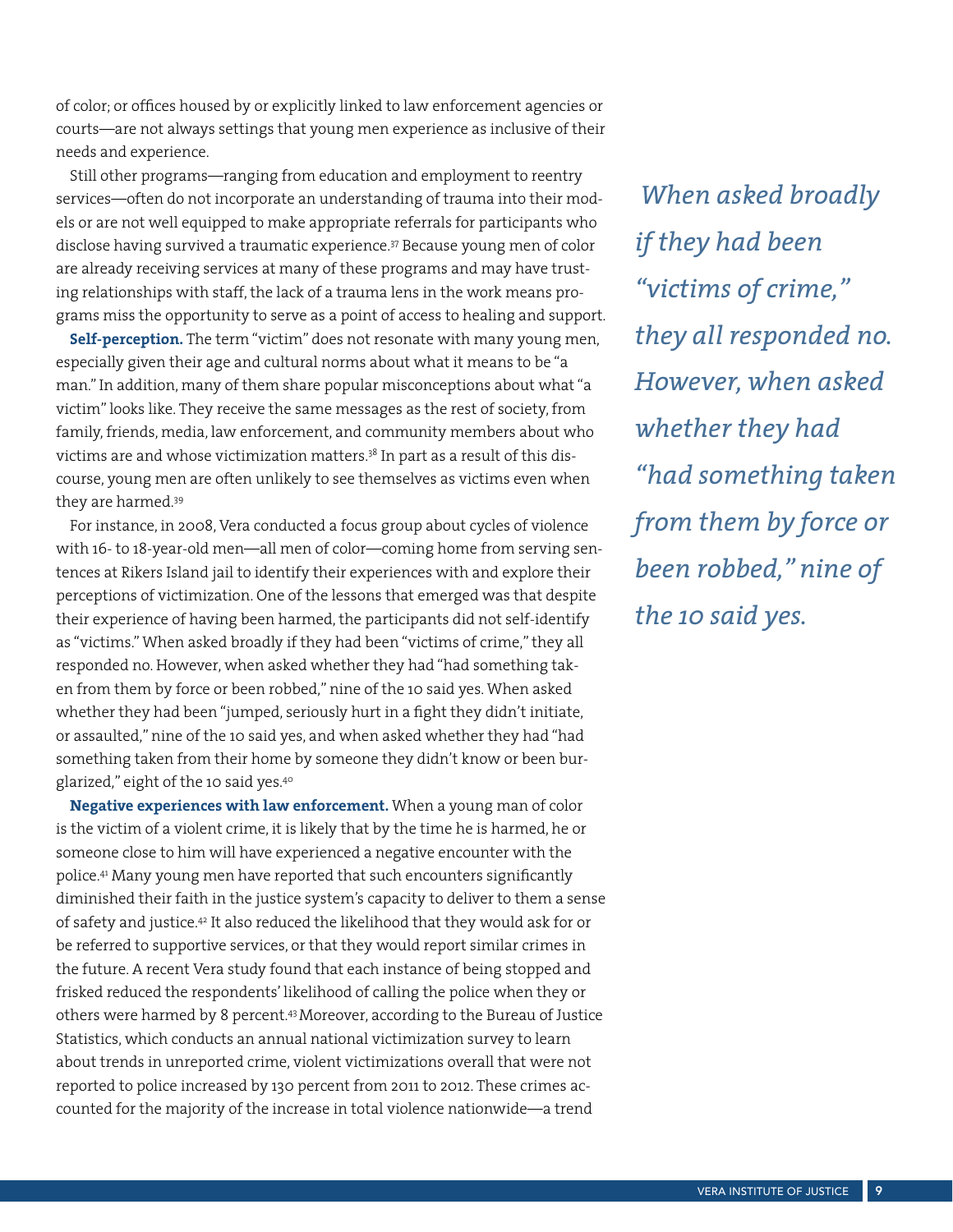that points to the importance of these relationships as a dimension of ensuring public safety.44

**Resources.** The lack of dedicated resources to develop effective, culturally appropriate, geographically accessible services for young men when they are harmed significantly limits the development of new programs or the expansion of existing programs to include a focus on trauma and healing.

# What can be done?

*The goal of the collaborative is to build a field that advances equity, dignity, and healing from harm...*

This is a moment of both crisis and opportunity for the survival and well being of young men of color in the United States. While largely uncoordinated with one another, there are both new and veteran community-based organizations, schools, law enforcement professionals, elected officials, and others taking up this urgent challenge. In addition, a number of platforms have emerged in recent years dedicated to these issues, including the National Network of Hospital-Based Violence Intervention Programs, the Institute for Black Male Achievement, the Robert Wood Johnson Foundation's Forward Promise initiative, and the White House's recently launched My Brother's Keeper effort, which has been joined by the business and philanthropic communities.<sup>45</sup>

As one contribution to this growing national momentum, Vera's Common Justice is developing a learning collaborative for people and organizations who are or could be working with young men of color who have been harmed by violence.46 The collaborative will include traditional victim service providers, youth programs, and others working to address the trauma young men experience. Participants will identify challenges, share practices and strategies, and develop relationships to support this essential work. The goal of the collaborative is to build a field that advances equity, dignity, and healing from harm, and that leverages research and on-the-ground experience to foster a set of strategies and responses that are as nuanced, effective, and resourced as the issue merits and requires. Together with others in the field, the collaborative members can begin to answer questions such as:

- > What are the most promising emerging practices for integrating trauma-informed care into existing programs serving young men?
- > How can law enforcement agencies be supported in addressing implicit bias so that young men of color harmed by crime are met with respect, care, and coordination with appropriate resources?
- > What strategies exist to help intervene in cycles of violence, even with those young people who have caused harm?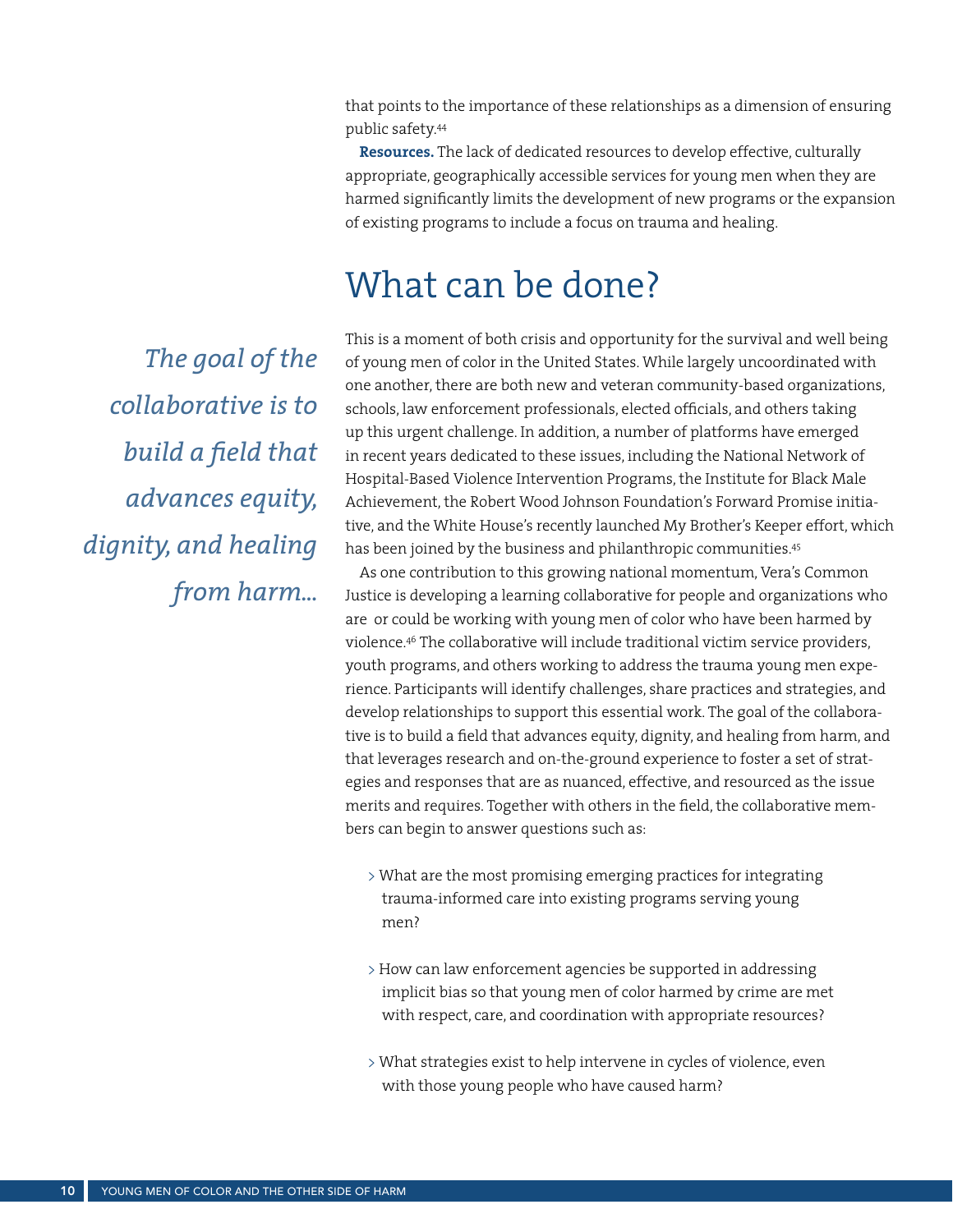- > How can philanthropy support community-based organizations in integrating an understanding of trauma into their work on the ground?
- > What can we learn from the young men themselves in this process?

There is a great deal of room for growth in developing, evaluating, and sharing what works to bring about positive change in the lives of young men of color. And as a country, we stand to benefit from a concerted effort to identify and support promising, culturally responsive, developmentally-targeted models that address individual and structural factors, and to catalyze further innovation in this area. The ability of our social institutions—from law enforcement to schools to community-based organizations—to address trauma and pain alongside the other challenges young men of color face will shape the degree to which we are able to advance equity, opportunity, health, and justice for them in the years to come.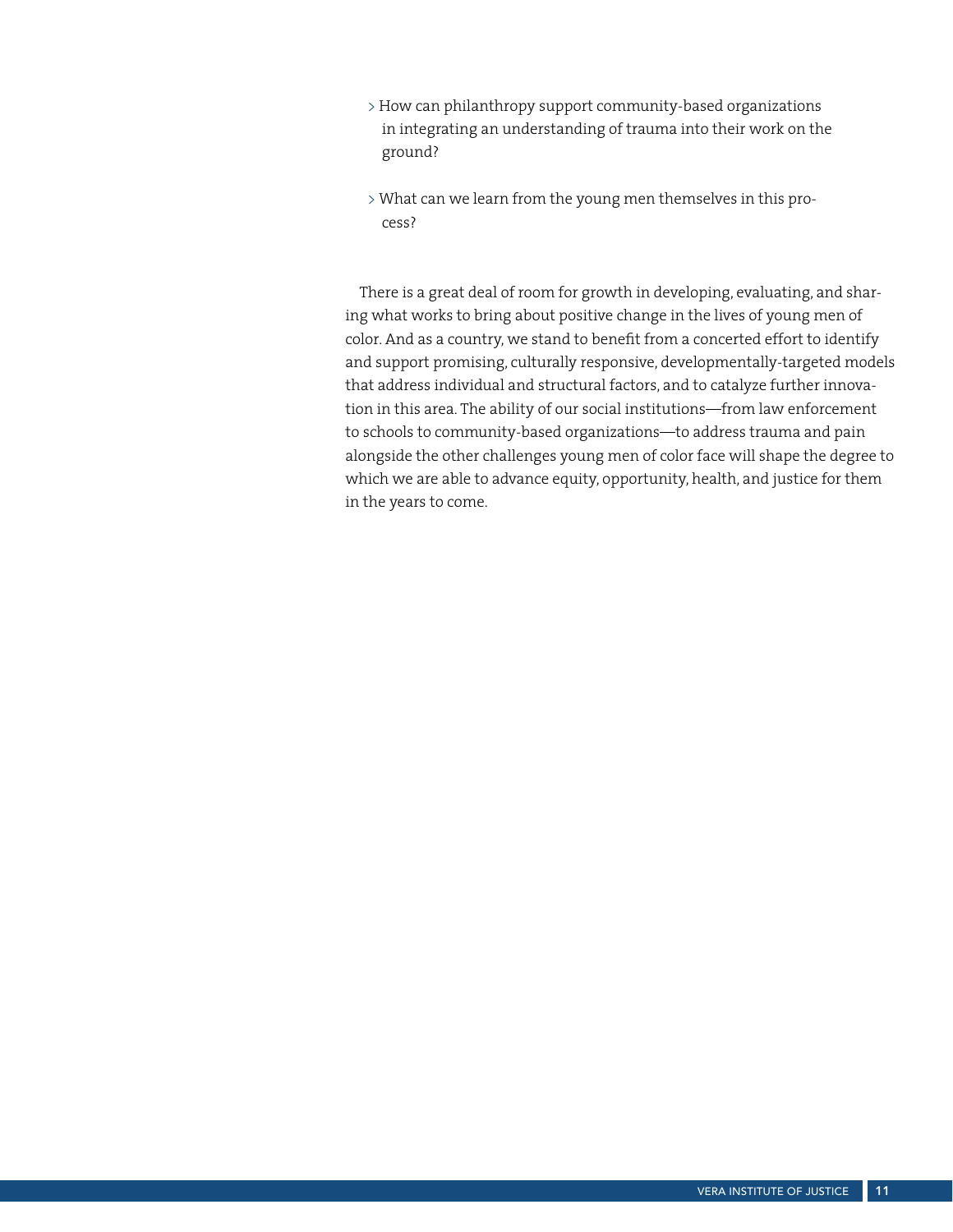#### ENDNOTES

- 1 Major initiatives include My Brother's Keeper on the national level (http://www.whitehouse.gov/ my-brothers-keeper) and the Young Men's Initiative in New York City (http://www.nyc.gov/html/ ymi/html/home/home.shtml).
- 2 Linda G. Tucker, *Lockstep and Dance: Images of Black Men in Popular Culture* (Jackson, MS: University Press of Mississippi, 2007); Robert M. Entman and Andrew Rojecki, *The Black Image in the White Mind: Media and Race in America* (Chicago, IL: University of Chicago Press, 2000); Robert M. Entman and Kimberly A. Gross, "Race to Judgement: Stereotyping Media and Criminal Defendants," *Law and Contemporary Problems* 71 (2008), 98, citing Travis L. Dixon and Daniel Linz, Race and the Misrepresentation of Victimization on Local Television News, *Communication Research*, 27, no.5 (2000), http://scholarship.law.duke.edu/cgi/viewcontent.cgi?article=1495&context=lcp; M. Rich et al., "Aggressors or Victims: Gender and Race in Music Video Violence," *Pediatrics* 101 (1998), http://www.lionlamb.org/research\_articles/Aggressors%20or%20Victims.pdf; and Robert M. Entman, *Young Men of Color in the Media: Images and Impacts*, (Washington, DC: Joint Center for Political and Economic Studies, 2006), http://2025bmb.org/pdf/justice/menofcolor\_media.pdf.
- 3 The Opportunity Agenda, *Social Science Literature Review: Media Representations and Impact on the Lives of Black Men and Boys* (New York: The Opportunity Agenda, 2011).
- 4 Toni Schmader et al., "An Integrated Process Model of Stereotype Threat Effects on Performance," *Psychological Review* 115, no. 2 (2008), http://www.ncbi.nlm.nih.gov/pmc/articles/ PMC2570773/; Joshua Aronson and C.M. Steele, "Stereotypes and the Fragility of Human Competence, Motivation and Self-Concept," in *Handbook of Competence and Motivation*, edited by A. Elliot and C. Dweck (New York: The Guilford Press, 2005), http://www.physics.emory.edu/ faculty/weeks//journal/aronsonsteele05.pdf; T.A. Rahhal et al., "Instructional manipulations and age differences in memory: Now you see them, now you don't," *Psychology and Aging* 16, (2001), http://www.psych.utoronto.ca/users/hasher/PDF/Instruc%20manipulations%20rahhal%20hasher%20colcombe%202001%20Psych%20and.pdf; A. Smith–McLallen et al., "Black and White: The Role of Color Bias in Implicit Race Bias" *Social Cognition*, 24, no. 1 (2006), http://www.yale.edu/ intergroup/Smith-McLallen%20et%20al2006sc.pdf; and Robert M. Entman, 2006.
- 5 Franklin E. Zimring, *The Great American Crime Decline* (New York: Oxford University Press, 2007); and Union Settlement and the Hunter College Silberman School of Social Work, "Union Settlement Survey Reveals Changing Concerns and Needs of East Harlem," press release (New York: Union Settlement, December 2012): http://www.unionsettlement.org/userfiles/files/121912Community-SurveyRelease.pdf (accessed June 18, 2014)
- 6 D. Kilpatrick and R. Acierno, "Mental Health Needs of Crime Victims: Epidemiology and Outcomes," *Journal of Traumatic Stress* 16, no. 2 (2003): 119-132; and National Institute of Mental Healh (NIMH), "What is Post-traumatic Stress Disorder (PTSD)?" http://www.nimh.nih.gov/health/ topics/post-traumatic-stress-disorder-ptsd/index.shtml (accessed August 19, 2014).
- 7 Cost-Benefit Knowledge Bank for Criminal Justice (CBKB), "Victim Costs," http://cbkb.org/toolkit/ victim-costs/ (accessed June 20, 2014); and Judith Herman, *Trauma and Recovery: The Aftermath of Violence—From Domestic Abuse to Political Terror* (New York: Basic Books, 1997).
- 8 Bureau of Justice Statistics (BJS), National Crime Victimization Survey, Table 10: Number of victimizations and victimization rates for persons age 12 and over, by race, gender, and age of victims and type of crime, 1996 - 2007, http://www.bjs.gov/content/pub/sheets/cvsprshts.cfm (accessed August 13, 2014). When these numbers are broken down by crime type, there are types of crime, e.g., domestic violence, in which other groups are significantly more likely to be victims.
- 9 K.F. Parker, *Unequal Crime Decline: Theorizing Race, Urban Inequality, and Criminal Violence* (New York: New York University Press, 2008).
- 10 Centers for Disease Control and Prevention, Youth Violence: National Statistics, http://www.cdc. gov/violenceprevention/youthviolence/stats\_at-a\_glance/national\_stats.html (accessed August 13, 2014).
- 11 M.S. Eberhardt and E.R. Pamuk, "The Importance of Place of Residence: Examining Health in Rural and Nonrural Areas," *American Journal of Public Health* 94, no. 10 (2004): 1682-86.
- 12 R.W. Kelly, NYC Police Commissioner, *Crime and Enforcement Activity in New York City* (Jan. 1-June 30, 2012), 1-16: http://www.nyc.gov/html/nypd/downloads/pdf/analysis\_and\_planning/ crime\_and\_enforcement\_activity\_jan\_to\_jun\_2012.pdf (accessed June 20, 2014).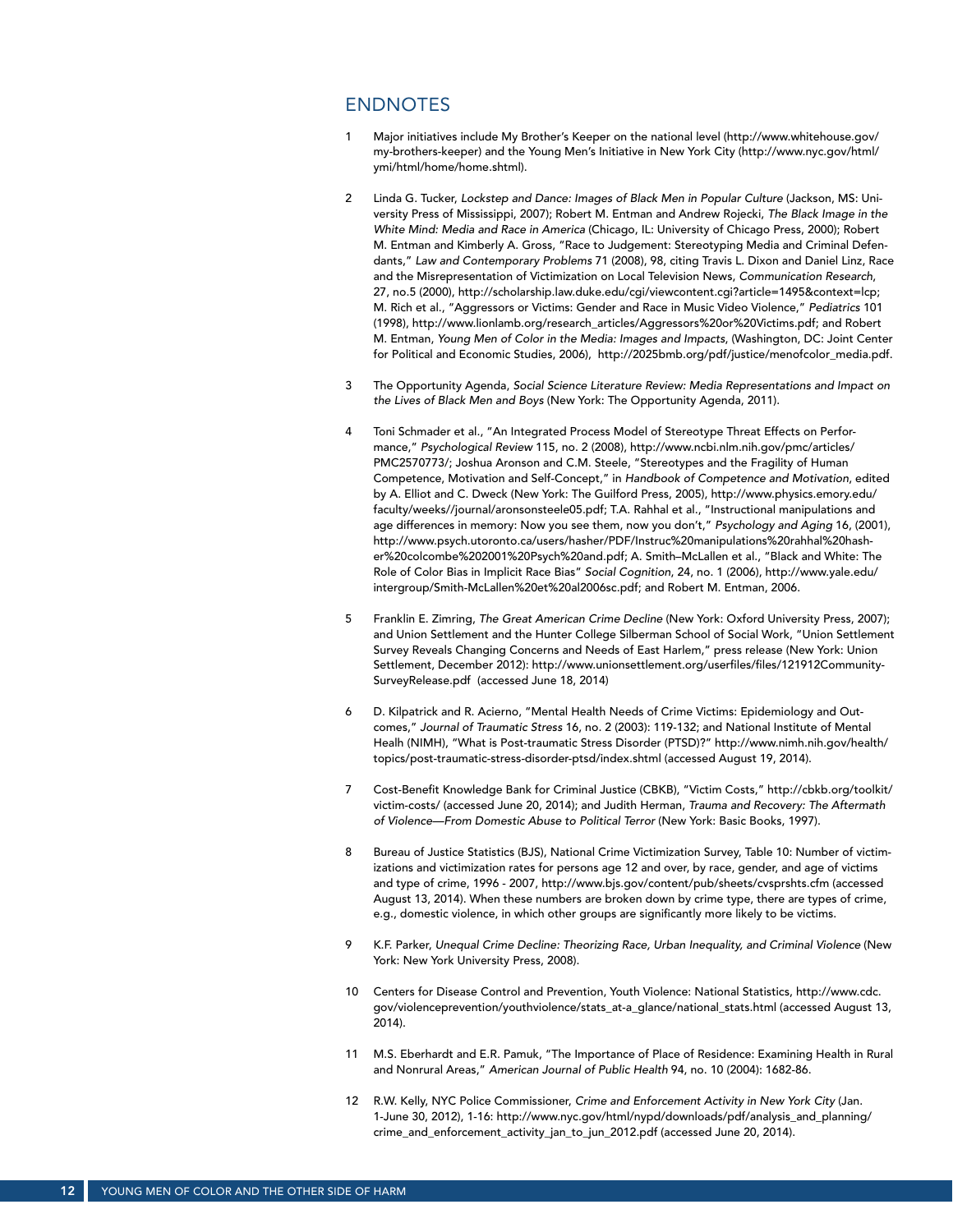- 13 The Annie E. Casey Foundation (AECF), *Data Book: State Trend in Child Well-Being* (Baltimore, MD: AECF, 2013): http://datacenter.kidscount.org/files/2013kidscountdatabook.pdf (accessed June 20, 2014).
- 14 J. Bonderman, Working With Victims of Gun Violence (Washington, DC: U.S. Office for Victims of Crime, 2001); M. Govindshenoy and N. Spencer, "Abuse of The Disabled Child: A Systematic Review of Population-Based Studies," Child: Care, Health & Development 33, no. 5 (2007), 552–8; R. A. Hibbard, L.W. Desch, and the Committee on Child Abuse and Neglect and the Council on Children with Disabilities, "Maltreatment of Children With Disabilities," Pediatrics 119, no. 5 (2007),1018–25; J.E. Kesner, G. E. Bingham, and K. A. Kwon, "Child Maltreatment in United States: An Examination of Child Reports and Substantiation Rates," The International Journal of Children's Rights 17, no. 3 (2009), 433–44; Y. Baba and S. B. Murray. Racial/ethnic Differences Among Battered Women in a Local Shelter, (San Jose, CA: San Jose State University, 2003); M. E. Wolf, U. Ly, M. A. Hobart, and M. A. Kernic, "Barriers to Seeking Police Help For Intimate Partner Violence," Journal of Family Violence 18, no. 2 (2003),121–9; and J. M Zweig, K. A. Schlichter, and M. R. Burt, "Assisting Women Victims of Violence Who Experience Multiple Barriers to Services," Violence Against Women 8, no. 2 (2002), 162-180; and L. Langton, Use of Victim Service Agencies by Victims of Serious Violent Crime, 1993-2009, Special Report (Washington DC: Bureau of Justice Statistics, 2011): http://www.bjs.gov/content/pub/pdf/uvsavsvc9309.pdf (accessed June 20, 2014)
- 15 R.L. Listenbee et al., *Report of the Attorney General's National Task Force on Children Exposed to Violence* (Washington, DC: Office of Juvenile Justice and Delinquency Prevention, 2012)
- 16 Ibid.
- 17 E. Harrell, *Black Victims of Violent Crime, Special Report* (Washington, D.C, Bureau of Justice Statistics, 2007); J. Bonderman, 2001; and C. T. Cheatham, D. J. Barksdale, and S. G. Rodgers, "Barriers to Health Care and Health-Seeking Behaviors Faced By Black Men," Journal of the American Academy of Nurse Practitioners 20, no. 11 (2008), 555–62.
- 18 Office for Victims of Crime (OVC), *Vision 21: Transforming Victim Services: Final Report* (Washington, DC: OVC, 2013), http://ovc.ncjrs.gov/vision21/pdfs/Vision21\_Report.pdf (accessed June 18, 2014).
- 19 Office for Victims of Crime (OVC), *OVC FY 2011 National Field-Generated Training, Technical Assistance, and Demonstration Projects Request for Proposals* (Washington, DC: OVC, 2013).
- 20 Joseph A. Boscarino, "Posttraumatic Stress Disorder and Physical Illness: Results from Clinical and Epidemiologic Studies," *Annals of the New York Academy of Sciences* 1032 (2004).
- 21 W. D'Andrea, R. Sharma, A.D. Zelechoski, and J. Spinazzola, "Physical Health Problems After Single Trauma Exposure: When Stress Takes Root in the Body," *Journal of the American Psychiatric Nurses Association* 17, no. 6 (2011): 378–92.
- 22 Kilpatrick and Acierno, 2003, 119-132; NIMH, http://www.nimh.nih.gov/health/topics/post-traumatic-stress-disorder-ptsd/index.shtml (accessed August 19, 2014); U.S. Department of Veterans Affairs (VA), *PTSD in Children and Adolescents* (Washington, DC: VA, National Center for PTSD, 2004); and American Psychiatric Association (APA), "Trauma- and Stressor-Related Disorders: Posttraumatic Stress Disorder" in *Diagnostic and Statistical Manual of Mental Disorders*, 5th Edition (DSM-5) (Arlington, VA: APA, 2013), Section II.
- 23 Bureau of Justice Statistics (BJS), *Use of Victim Service Agencies by Victims of Serious Violent Crime, 1993-2003* (Washington, DC: BJS, 2011), Table 2, http://www.bjs.gov/content/pub/pdf/ uvsavsvc9309.pdf (accessed August 18, 2014).
- T. Mathews, M. Dempsey, and S. Overstreet, "Effects of Exposure to Community Violence On School Functioning: The Mediating Role of Posttraumatic Stress Symptoms," *Behaviour Research and Therapy* 47, no. 7 (2009), 586–91; and S. Kataoka et al., "Responding to Students with PTSD in Schools," *Child and Adolescent Psychiatric Clinics of North America* 21, no. 1 (2012), 119-33.
- 25 APA, "Trauma- and Stressor-Related Disorders: Posttraumatic Stress Disorder" in DSM-5, 2013, Section II.
- 26 Young Men's Initiative (NYC), "A Message from the Director of NYC YMI," http://www.nyc.gov/ html/ymi/html/home/home.shtml (accessed June 18, 2014).
- 27 M. Viboch, "Childhood Loss and Behavioral Problems: Loosening the Links," *Vera Institute of Justice* (2005), 1-15.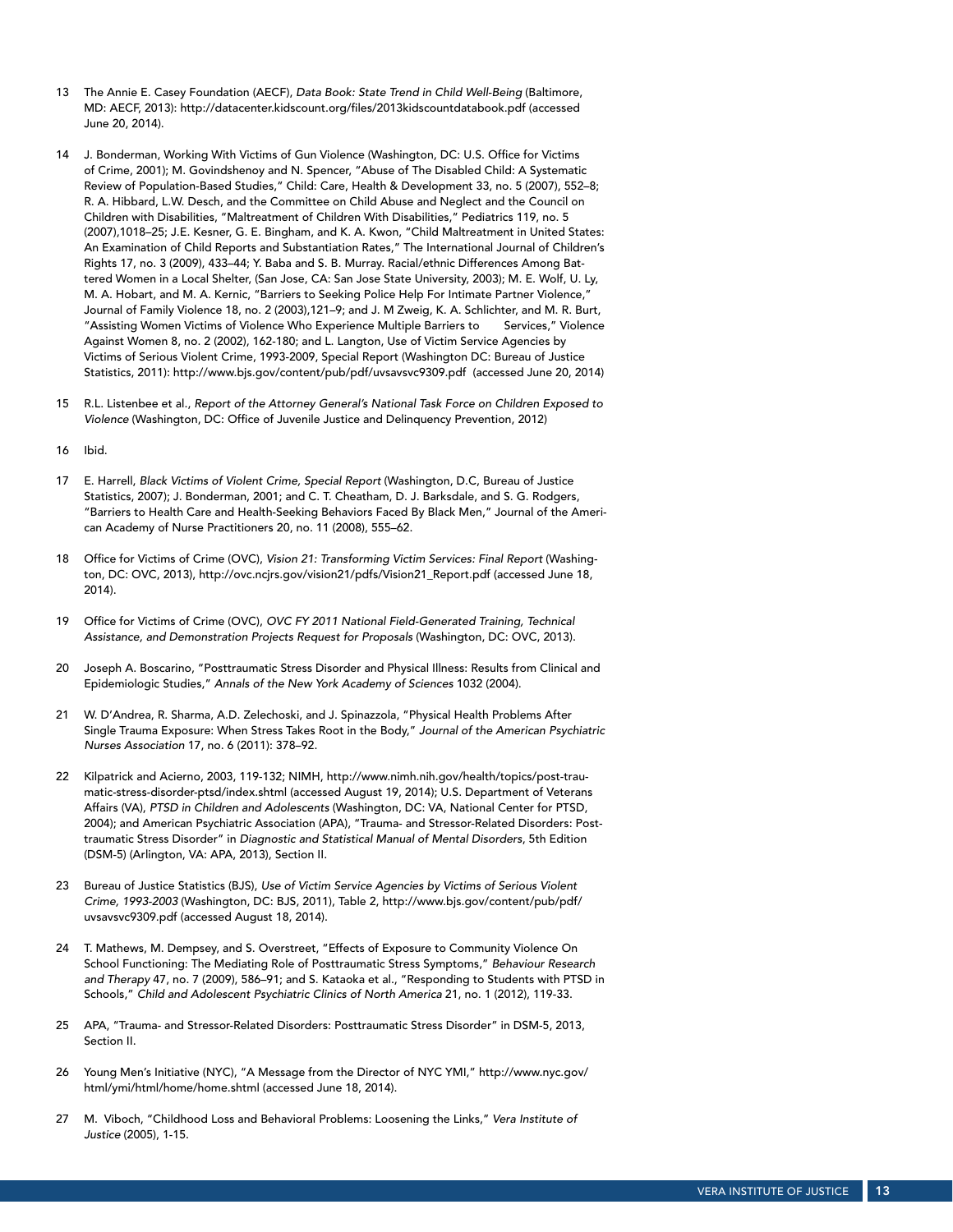- 28 M.W. Smith, P.P. Schnurr and R.A. Rosenheck, "Employment Outcomes and PTSD Symptom Severity," *Mental Health Services Research* 7, no. 2 (2005), 89-101.
- 29 Ibid; R. Borum, "Assessing Violence Risk Among Youth," *Journal of Clinical Psychology* (2000), 1263-88; and S.N. Jennifer and R.B. Ruback, "Violent Victimization as a Risk Factor for Violent Offending Among Juveniles," *Juvenile Justice Bulletin*, OJJDP, 2002: http://citeseerx.ist.psu.edu/ viewdoc/download?rep=rep1&type=pdf&doi=10.1.1.218.5315 (accessed June 18, 2014).
- 30 K.V. Hardy and T.A. Laszloffy, *Teens Who Hurt: Clinical Interventions to Break the Cycle of Adolescent Violence* (New York: The Guilford Press, 2005); and J.A. Rich, MD, MPH, and C.M. Grey, BS, "Pathways to Recurrent Trauma Among Young Black Men: Traumatic Stress, Substance Use, and the 'Code of the Street," *The American Journal of Public Health* 95, no. 5 (2005), 816-24.
- 31 Ibid.
- 32 Ibid.
- 33 According to the Cost-Benefit Knowledge Bank for Criminal Justice, a 2010 study by McCollister et al. offers the most current estimate of victim costs, using the cost-of-illness and jury-compensation approaches. According to the study, the estimated costs related to *victimization* for aggravated assault are \$96,254; \$24,211 for robbery; and \$1,653 for burglary. Cost-Benefit Knowledge Bank for Criminal Justice (CBKB), "Victim Costs," http://cbkb.org/toolkit/victim-costs/ (accessed June 20, 2014).
- 34 Jens Ludwig and Philip J. Cook, "The Benefits of Reducing Gun Violence: Evidence from Contingent-Valuation Survey Data," The Journal of Risk and Uncertainty 22, no. 3 (2001), 207-26.
- 35 Focus groups were conducted by Danielle Sered with participants of Vera's Adolescent Reentry Initiative, 2005-2008, a comprehensive, community-based reentry program for youth ages 16 to 18 returning home from the jail at New York City's Rikers Island.
- 36 Member agencies of the New York City Downstate Coalition for Crime Victims, Danielle Sered, personal correspondence, New York City, 2007-2014; and C. T. Cheatham, D. J. Barksdale, and S. G. Rodgers, "Barriers to Health Care and Health-Seeking Behaviors Faced By Black Men," *Journal of the American Academy of Nurse Practitioners* 20, no. 11 (2008): 555–62.
- 37 Ibid.
- 38 E.S. Mankowski & K.I. Maton, "A Community Psychology of Men and Masculinity: Historical and Conceptual Review," *American Journal of Community Psychology* 45 (2010): 73-86; K. Reid-Quinones, W. Kliewer, B.J. Shields, K. Goodman, M. H. Ray & E. Wheat, "Cognitive, Affective, and Behavioral Responses to Witnessed Versus Experienced Violence," *American Journal of Orthopsychiatry* 81, no. 1 (2011): 51-60; R.W. Connell, *Masculinities 2nd Ed.* (Berkeley: University of California Press, 1995); S. Schwarts, J. Hoyte, T. James, L. Conoscenti, R. Johnson & J. Liebschutz, "Challenges to Engaging Black Male Victims of Community Violence in Healthcare Research: Lessons Learned From Two Studies," *Psychological Trauma: Theory, Research, Practice and Policy* 2, no. 1 (2010): 54-62; and V. Burcar & M. Akerstrom, "Negotiating a Victim Identity: Young Men as Victims of Violence," *Journal of Scandinavian Studies in Criminology and Crime Prevention* 10 (2009): 37-54.
- 39 L. David, "Men as Victims: Challenging Cultural Myths," *Journal of Traumatic Stress* 6, no. 4 (1993): 577-80.
- 40 See note 34.
- 41 D. D. Jones-Brown, "Debunking the Myth of Officer Friendly: How African American Males Experience Community Policing," *Journal of Contemporary Criminal Justice* 16, no. 2 (2000): 209-29.
- 42 B. Stoudt, M. Fine, and M. Fox, "Growing up Policed in the Age of Aggressive Policing Policies," *New York Law School Review* 56 (2011/2012): 1331-1370.
- 43 J. Fratello, A.F. Rengifo, and J. Trone, *Coming of Age with Stop and Frisk: Experiences, Self-Perceptions, and Public Safety Implications*, (New York: Vera Institute of Justice, 2013), www.vera.org/ stop-and-frisk-summary-report (accessed June 20, 2014).
- 44 J. Truman, L. Langton, and M. Planty, *Criminal Victimization*, 2012 (Washington, DC: BJS, 2013), http://www.bjs.gov/content/pub/pdf/cv12.pdf (accessed June 18, 2014).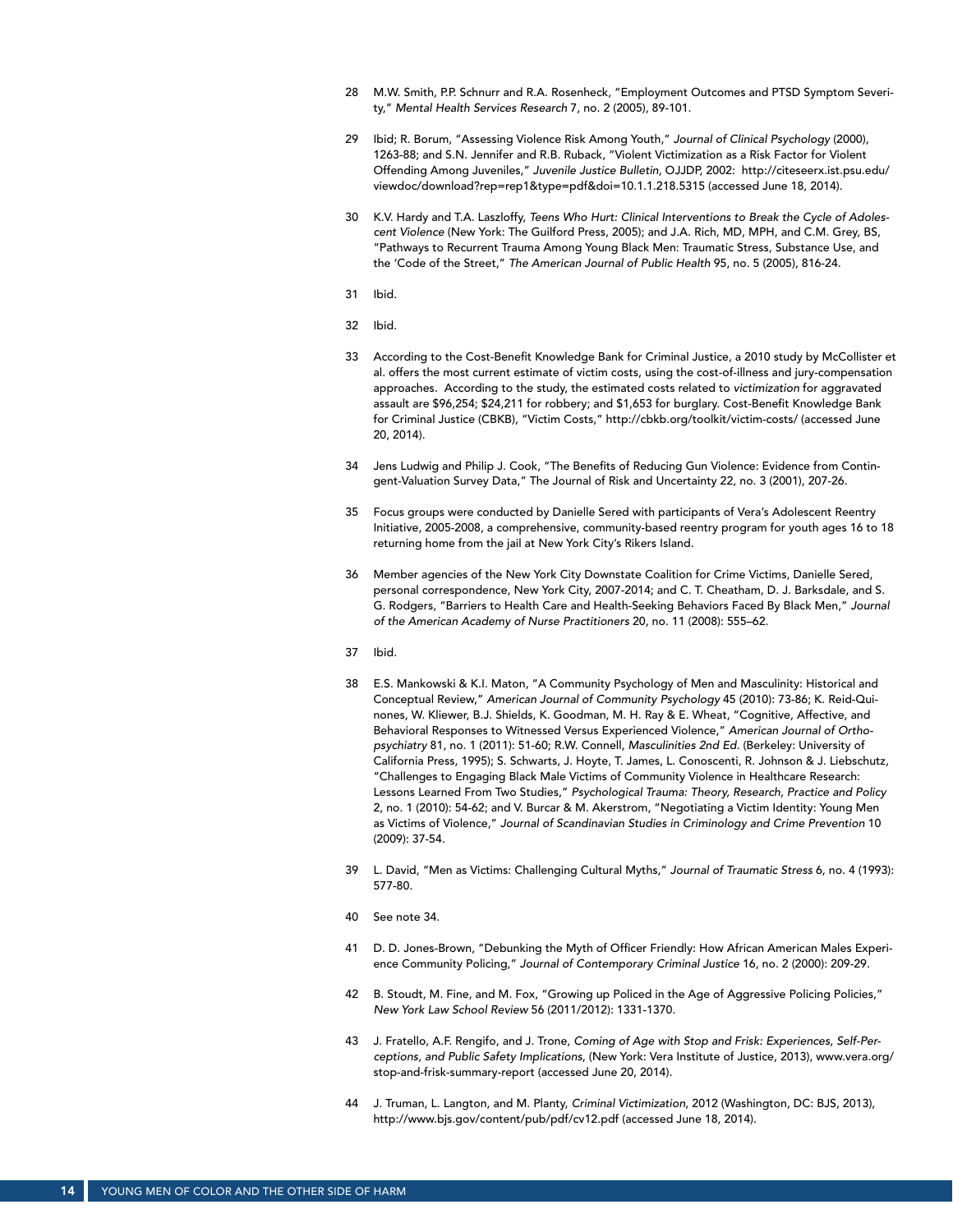- 45 National Network of Hospital-Based Violence Intervention Programs, http://nnhvip.org/ (accessed June 20, 2014); The Institute for Black Male Achievement, http://www.blackmaleachievement.org/ (accessed June 20, 2014);. The Robert Wood Johnson Foundation's Forward Promise initiative, http://www.rwjf.org/en/grants/grantees/forward-promise.html (accessed August 18, 2014); and The White House, My Brother's Keeper, http://www.whitehouse.gov/my-brothers-keeper (accessed June 20, 2014).
- 46 The collaborative is funded by The Jacob & Valeria Langeloth Foundation, home page, https:// www.langeloth.org/ (accessed June 20, 2014).

### **For More Information**

© 2014 Vera Institute of Justice. All rights reserved.

The Vera Institute of Justice combines expertise in research, demonstration projects, and technical assistance to help leaders in government and civil society improve the systems people rely on for justice and safety.

This issue brief can be accessed at [www.vera.org/men-of-color-as-victims-of-violence](http://www.vera.org/men-of-color-as-victims-of-violence)